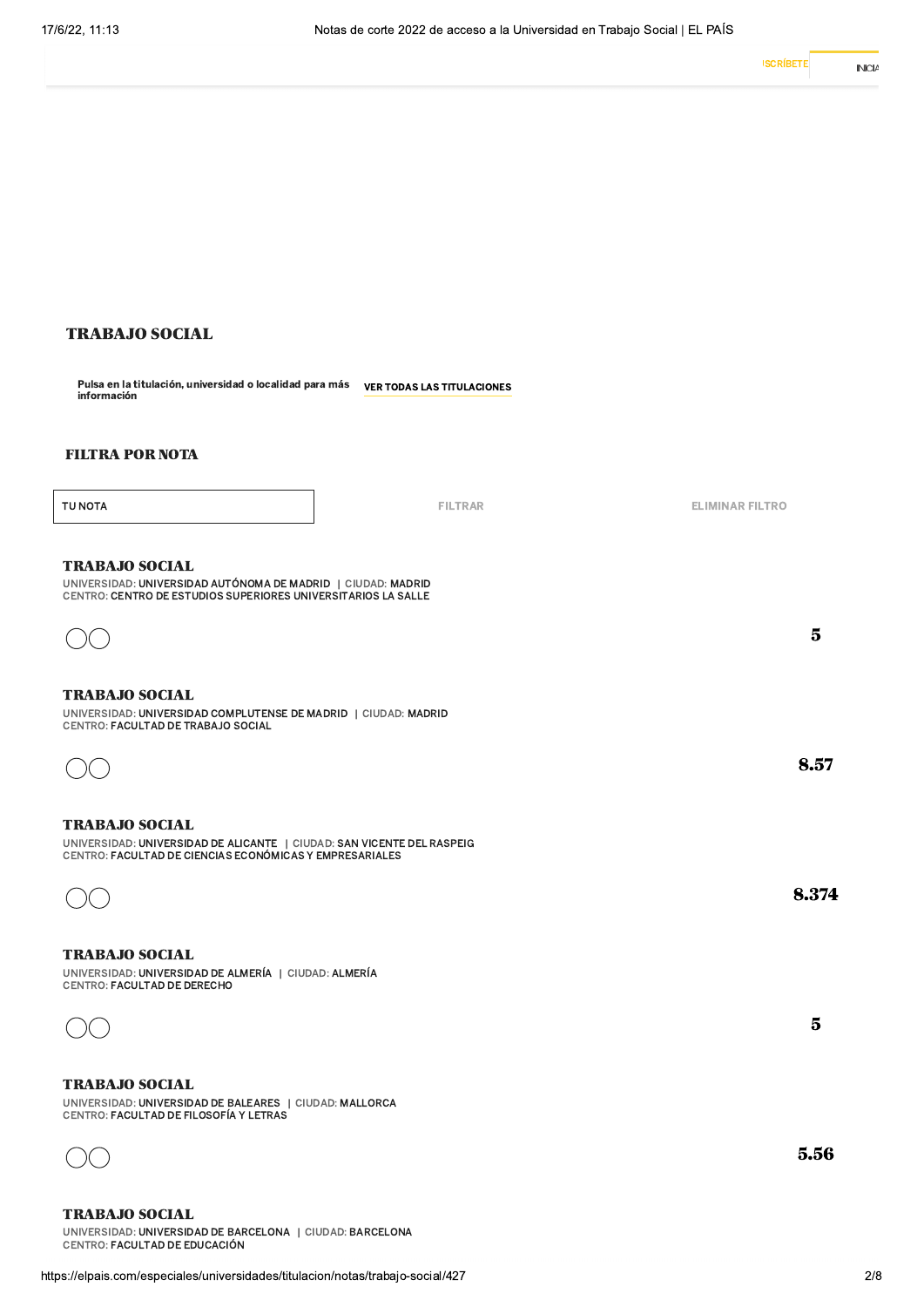| $\smile\smile$                                                                                                                                                                | <b>ISCRÍBETE</b><br>INICL |
|-------------------------------------------------------------------------------------------------------------------------------------------------------------------------------|---------------------------|
| <b>TRABAJO SOCIAL</b><br>UNIVERSIDAD: UNIVERSIDAD DE CASTILLA-LA MANCHA   CIUDAD: TALAVERA DE LA REINA<br>CENTRO: FACULTAD DE CIENCIAS SOCIALES                               |                           |
|                                                                                                                                                                               | $\bf{5}$                  |
| <b>TRABAJO SOCIAL</b><br>UNIVERSIDAD: UNIVERSIDAD DE CASTILLA-LA MANCHA   CIUDAD: CUENCA<br>CENTRO: FACULTAD DE TRABAJO SOCIAL                                                |                           |
|                                                                                                                                                                               | 9.3                       |
| <b>TRABAJO SOCIAL</b><br>UNIVERSIDAD: UNIVERSIDAD DE CÁDIZ   CIUDAD: JEREZ DE LA FRONTERA<br>CENTRO: FACULTAD DE CIENCIAS DEL TRABAJO                                         |                           |
|                                                                                                                                                                               | 7.702                     |
| <b>TRABAJO SOCIAL</b><br>UNIVERSIDAD: UNIVERSIDAD DE EXTREMADURA   CIUDAD: ALMENDRALEJO<br>CENTRO: CENTRO UNIVERSITARIO SANTA ANA                                             |                           |
|                                                                                                                                                                               | $\bf{5}$                  |
| <b>TRABAJO SOCIAL</b><br>UNIVERSIDAD: UNIVERSIDAD DE GIRONA   CIUDAD: GIRONA<br>CENTRO: FACULTAD DE EDUCACIÓN Y PSICOLOGÍA                                                    |                           |
|                                                                                                                                                                               | 7.673                     |
| <b>TRABAJO SOCIAL</b><br>UNIVERSIDAD: UNIVERSIDAD DE GRANADA   CIUDAD: GRANADA<br>CENTRO: FACULTAD DE TRABAJO SOCIAL                                                          |                           |
|                                                                                                                                                                               | 7.38                      |
| <b>TRABAJO SOCIAL</b><br>UNIVERSIDAD: UNIVERSIDAD DE HUELVA   CIUDAD: HUELVA<br>CENTRO: FACULTAD DE TRABAJO SOCIAL                                                            |                           |
|                                                                                                                                                                               | 6.17                      |
| <b>TRABAJO SOCIAL</b><br>UNIVERSIDAD: UNIVERSIDAD DE JAÉN   CIUDAD: JAÉN<br>CENTRO: FACULTAD DE TRABAJO SOCIAL                                                                |                           |
|                                                                                                                                                                               | $\bf{5}$                  |
| <b>TRABAJO SOCIAL</b><br>UNIVERSIDAD: UNIVERSIDAD DE LA LAGUNA DE TENERIFE   CIUDAD: SAN CRISTÓBAL DE LA LAGUNA<br>CENTRO: FACULTAD DE CIENCIAS SOCIALES Y DE LA COMUNICACIÓN |                           |
|                                                                                                                                                                               | 7.357                     |
| https://elpais.com/especiales/universidades/titulacion/notas/trabajo-social/427                                                                                               | 3/8                       |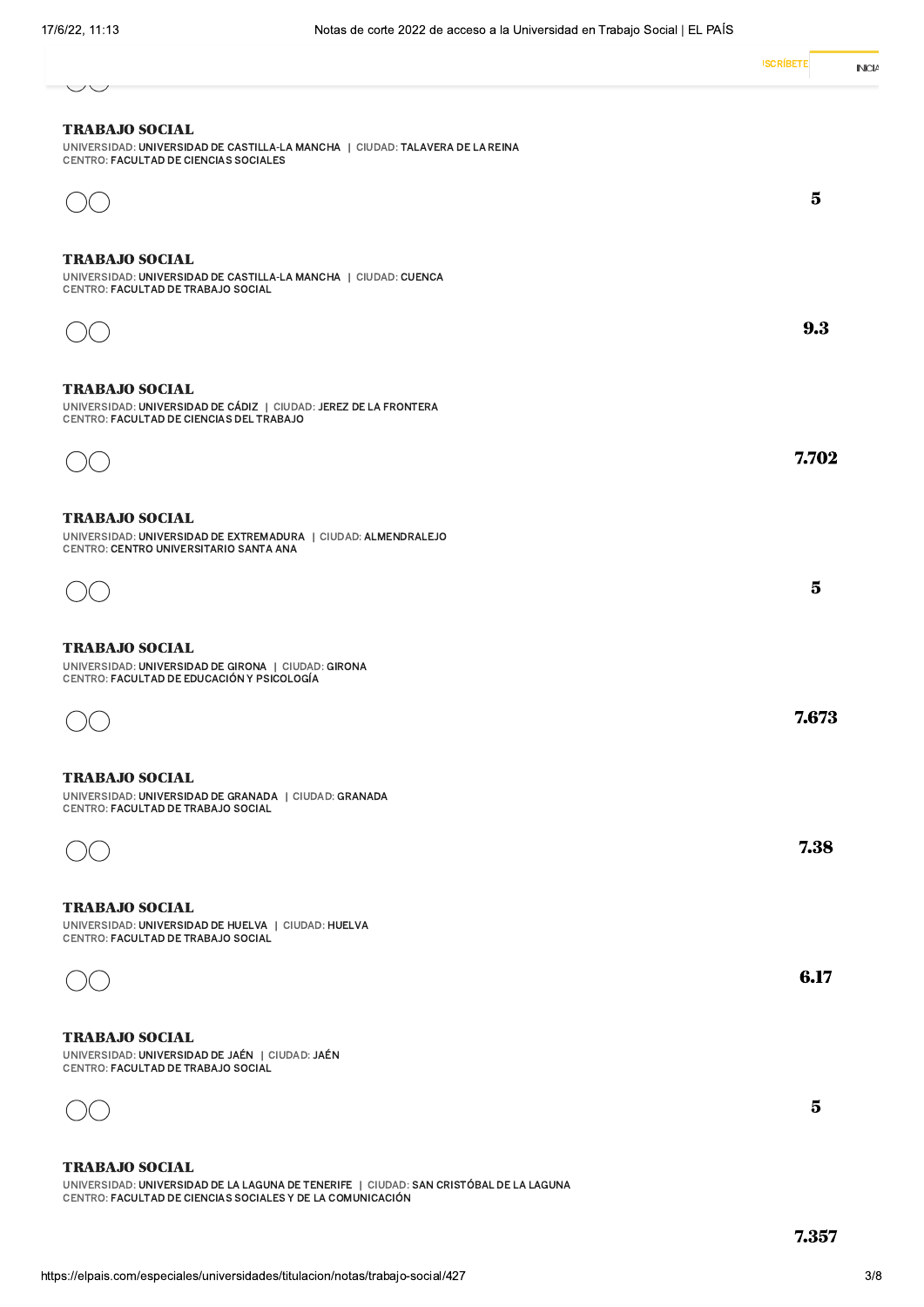|                                                                                                                                                                 | <b>ISCRIBETE</b><br>INICL |
|-----------------------------------------------------------------------------------------------------------------------------------------------------------------|---------------------------|
| <b>TRABAJO SOCIAL</b><br>UNIVERSIDAD: UNIVERSIDAD DE LA RIOJA   CIUDAD: LOGROÑO<br>CENTRO: FACULTAD DE CIENCIAS JURÍDICAS Y SOCIALES                            |                           |
|                                                                                                                                                                 | 6.547                     |
| <b>TRABAJO SOCIAL</b><br>UNIVERSIDAD: UNIVERSIDAD DE LAS PALMAS DE GRAN CANARIA   CIUDAD: LAS PALMAS DE GRAN CANARIA<br>CENTRO: FACULTAD DE CIENCIAS JURÍDICAS  |                           |
|                                                                                                                                                                 | 7.43                      |
| <b>TRABAJO SOCIAL</b><br>UNIVERSIDAD: UNIVERSIDAD DE LEÓN   CIUDAD: LEÓN<br>CENTRO: ESCUELA UNIVERSITARIA DE TRABAJO SOCIAL                                     |                           |
|                                                                                                                                                                 | $\bf{5}$                  |
| <b>TRABAJO SOCIAL</b><br>UNIVERSIDAD: UNIVERSIDAD DE LLEIDA   CIUDAD: LLEIDA<br>CENTRO: FACULTAD DE EDUCACIÓN, PSICOLOGÍA Y TRABAJO SOCIAL                      |                           |
|                                                                                                                                                                 | 7.042                     |
| <b>TRABAJO SOCIAL</b><br>UNIVERSIDAD: UNIVERSIDAD DE MURCIA   CIUDAD: MURCIA<br>CENTRO: FACULTAD DE TRABAJO SOCIAL                                              |                           |
|                                                                                                                                                                 | 8.679                     |
| <b>TRABAJO SOCIAL</b><br>UNIVERSIDAD: UNIVERSIDAD DE MÁLAGA   CIUDAD: MÁLAGA<br>CENTRO: FACULTAD DE ESTUDIOS SOCIALES Y DEL TRABAJO                             |                           |
|                                                                                                                                                                 | 8.14                      |
| <b>TRABAJO SOCIAL</b><br>UNIVERSIDAD: UNIVERSIDAD DE OVIEDO   CIUDAD: GIJÓN<br>CENTRO: FACULTAD DE COMERCIO, TURISMO Y CIENCIAS SOCIALES JOVELLANOS DE GIJÓN    |                           |
|                                                                                                                                                                 | 5.126                     |
| <b>TRABAJO SOCIAL</b><br>UNIVERSIDAD: UNIVERSIDAD DE SALAMANCA   CIUDAD: SALAMANCA<br>CENTRO: FACULTAD DE CIENCIAS SOCIALES                                     |                           |
|                                                                                                                                                                 | 7.804                     |
| <b>TRABAJO SOCIAL</b><br>UNIVERSIDAD: UNIVERSIDAD DE SANTIAGO DE COMPOSTELA   CIUDAD: SANTIAGO DE COMPOSTELA<br>CENTRO: ESCUELA UNIVERSITARIA DE TRABAJO SOCIAL |                           |
|                                                                                                                                                                 | 6.21                      |

 $OC$